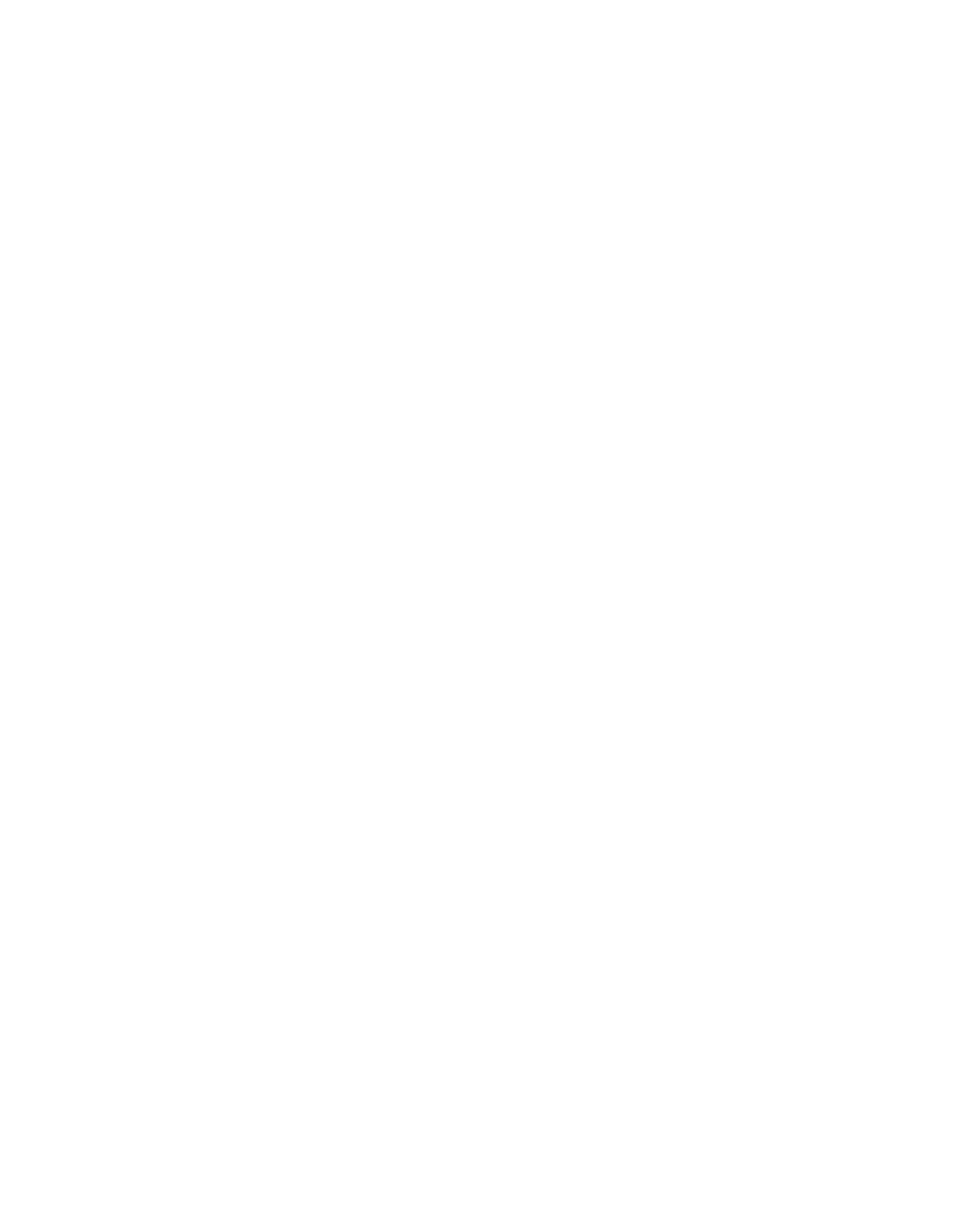# **SAFETY INFORMATION**

**Read, understand, and follow all safety information contained in these instructions prior to installation and use of the AP-RO5500 Reverse Osmosis (RO) Drinking Water Filtration System. Retain these instructions for future reference.**

### **Intended use:**

The Aqua-Pure<sup>®</sup> AP-RO5500 Reverse Osmosis Drinking Water Filtration System is intended for use in filtering drinking water in residential locations and has not been evaluated for other uses. The system is typically installed beneath or near a kitchen sink, and it is recommended that the installation be performed by a qualified installation specialist or a licensed plumber.

| <b>EXPLANATION OF SIGNAL WORD CONSEQUENCES</b> |                                                                                                                                        |  |
|------------------------------------------------|----------------------------------------------------------------------------------------------------------------------------------------|--|
| $\triangle$ WARNING                            | Indicates a potentially hazardous situation, which, if not avoided, could result in<br>death or serious injury and/or property damage. |  |
| <b>CAUTION</b>                                 | Indicates a potentially hazardous situation, which, if not avoided, may result in<br>property damage.                                  |  |

# WARNING

#### **To reduce the risk associated with choking:**

• **Do not** allow children under 3 years of age to have access to small parts during the installation of this product.

**To reduce the risk associated with eye, skin and respiratory and digestive tract burns from Calcium Hypochlorite during installation:**

- Calcium Hypochlorite (CAS 7778-54-3) granules are used for tank sanitation in this product.
- During installation, do not get in eyes or on skin or clothing. Do not ingest. Wear eye and face protection. **Keep out of reach of children.**
- For further safety information, refer to MSDS documents available at CHEMTREC (1-800-262-8200) or www.3M.com.

**To reduce the risk associated with ingestion of water contaminated with Calcium Hypochlorite sanitizer:**

• After installation, sanitizer **must** be flushed from the system before first use as directed within the installation instructions.

### **To reduce the risk associated with ingestion of contaminants:**

 • **Do not** use with water that is microbiologically unsafe or of unknown quality without adequate disinfection before or after the system.

#### **To reduce the risk associated with a hazardous voltage due to an installer drilling through existing electric wiring or water pipes in the area of installation:**

 • **Do not** install near electric wiring or piping which may be in the path of a drilling tool when selecting the position to mount the filter bracket.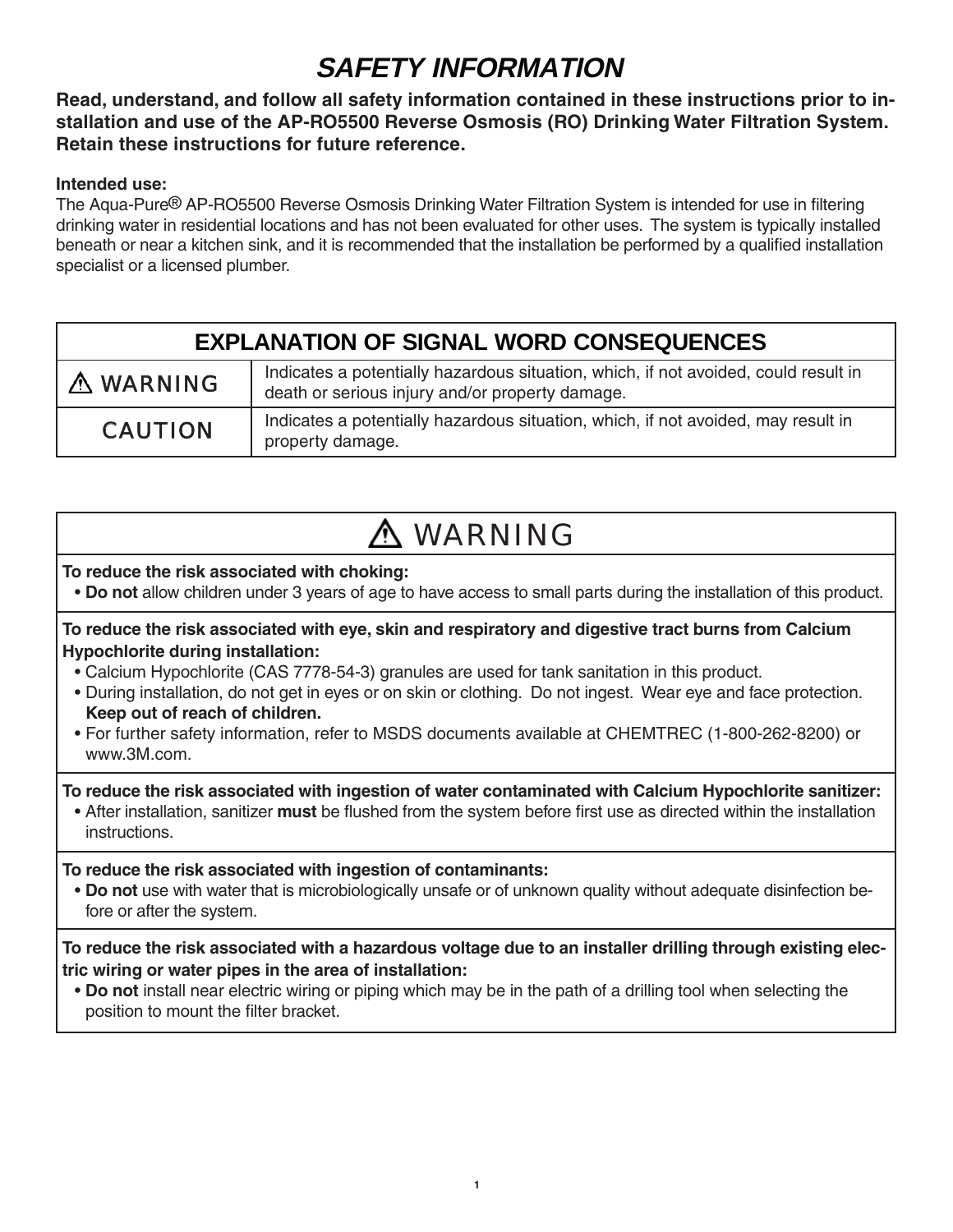# CAUTION

### **To reduce the risk associated with property damage due to water leakage:**

- **Read and follow** Use Instructions before installation and use of this system.
- Installation and Use **MUST** comply with all state and local plumbing codes.
- **Protect from freezing**. Drain filter when temperatures drop below 40°F (4.4°C).
- **Do not** install if water pressure exceeds 125 psi (862 kPa). If your water pressure exceeds 125 psi, you **must** install a pressure limiting valve. Contact a plumbing professional if you are uncertain how to check your water pressure.
- **Do not** install where water hammer conditions may occur. If water hammer conditions exist you must install a water hammer arrester. Contact a plumbing professional if you are uncertain how to check for this condition.
- The system **must** be installed on **COLD** water lines only, maximum temperature is 100°F (37.8°C).
- The system **must** be installed with the inlet and outlet ports as labeled. Make sure not to reverse connections.
- The disposable filter cartridge **must** be replaced every six months or at the specified service cycle.
- **Do not** use a torch or other high temperature sources near filter or plastic fittings.
- **Do not** install in direct sunlight.
- **Do not** install near water pipes which will be in path of a drilling tool when selecting the position to mount the bracket.
- Mount filter in such a position as to prevent it from being struck by other items used in the area of installation (waste baskets, etc).
- On plastic fittings, never use pipe sealant or pipe dope. Use thread sealing tape only.
- **Ensure** all tubing and fittings are secure and free of leaks.
- **Do not** install unit if collet is missing. Contact CUNO if collets are missing from any fittings.
- **SHUT OFF FUEL SUPPLY TO WATER HEATER** after water is shut off.
- Shut off inlet water supply and depressurize system as shown in manual when changing cartridges or servicing.

# IMPORTANT NOTES

- Failure to follow instructions may void warranty.
- Allow a minimum of 7 1/2" (19.5 cm) clear space under filter to facilitate cartridge change.
- Do not crimp copper tubing.
- Some state and local plumbing codes may prohibit the use of saddle-type valves and/or drain connections. The use of saddle-type valves are prohibited in: Alaska, Delaware, Idaho, Kentucky, Massachusetts, Michigan, Minnesota, New Hampshire, North Dakota, Ohio, Oregan and South Dakota. Check your local plumbing codes for any restrictions that apply.

• It is mandatory that safety glasses be worn during sink hole drilling operations to prevent eye injury.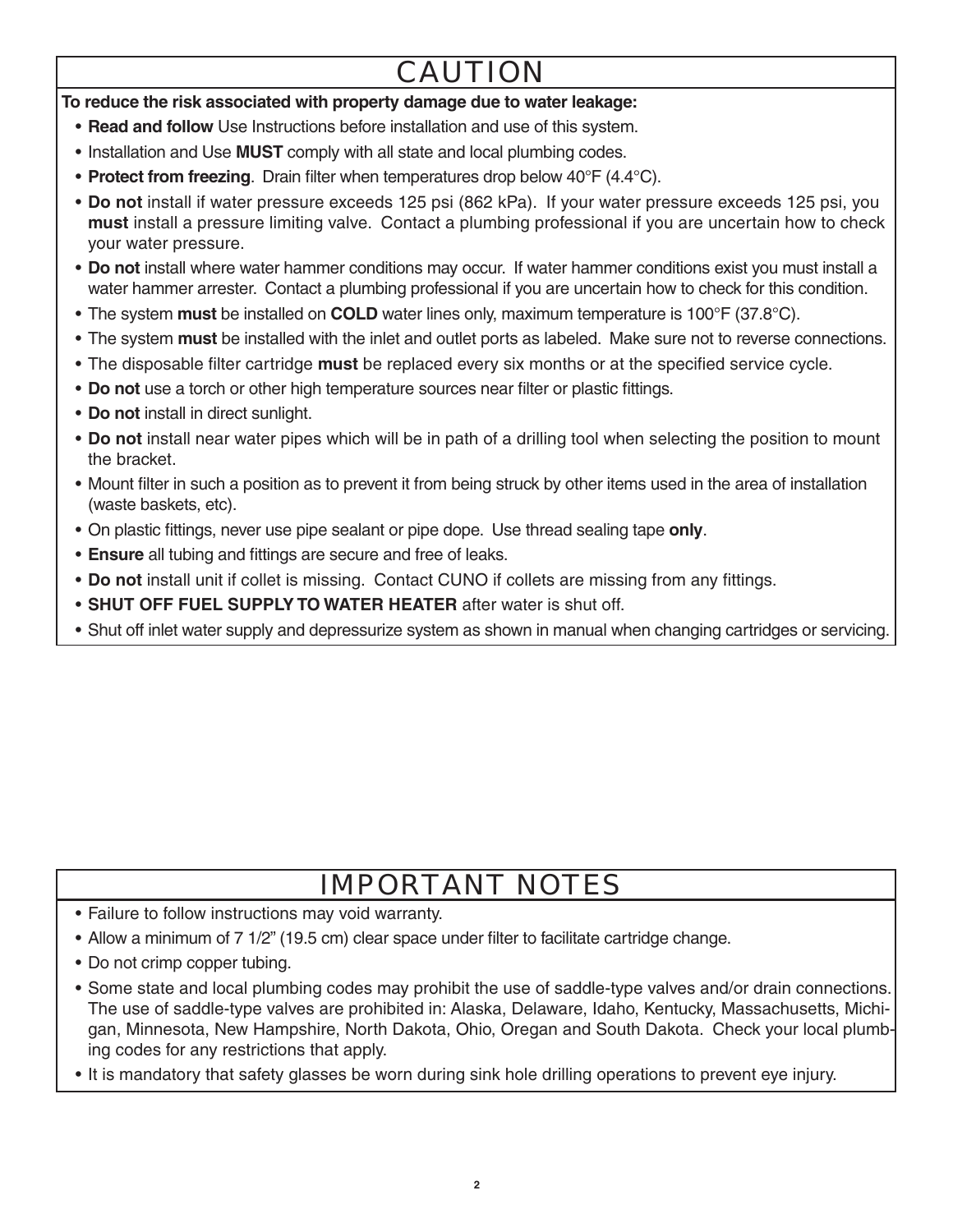# **Introduction**

This manual explains installation and operation of the Aqua-Pure® AP-RO5500 Reverse Osmosis (RO) Drinking Water Filtration System. Please read each section of this manual carefully.

The Aqua-Pure AP-RO5500 RO Drinking Water Filtration System is designed to connect permanently to a home plumbing system. To ensure that the installation conforms to your state and local plumbing codes, it is recommended that the installation be performed by a qualified installation specialist for RO drinking water filtration systems or a licensed plumber.

### IMPORTANT NOTES

• Failure to follow instructions may void warranty.

The RO module is shipped with a preservative solution. Make sure that you flush the system thorough**ly as directed before the first use.** 

NOTE: Make sure that the Owners Warranty Record Card is filled out and mailed within 10 days of installation.

# **Installation Checklist and Table of Contents**

| 1. |  |
|----|--|
| 2. |  |
| 3. |  |
| 4. |  |
| 5. |  |
| 6. |  |
| 7. |  |
| 8. |  |
| 9. |  |
|    |  |
|    |  |
|    |  |
|    |  |
|    |  |
|    |  |
|    |  |
|    |  |
|    |  |
|    |  |
|    |  |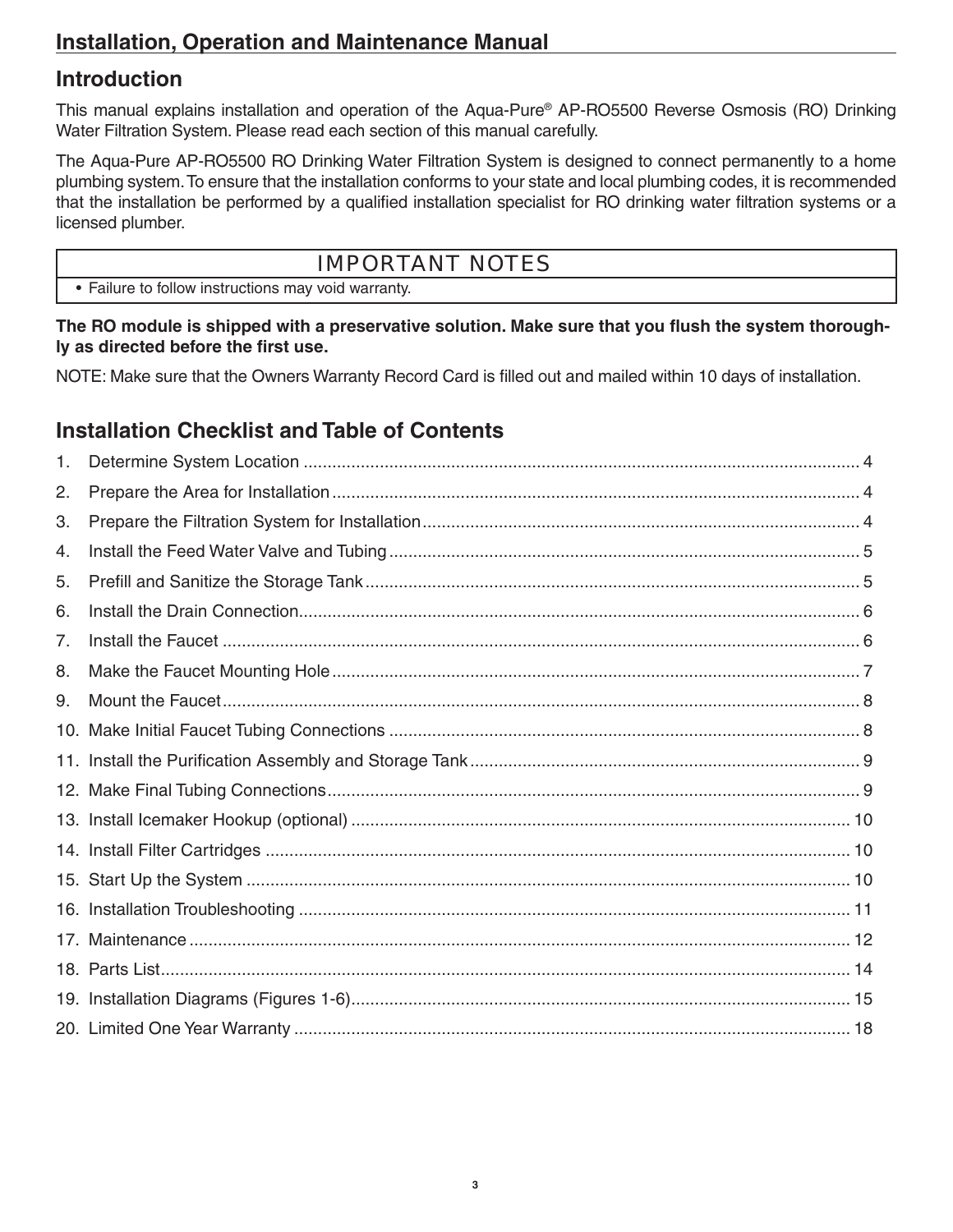# **1. Determine System Location (see Figures 1 and 2)**

The Drinking Water Filtration System can be located under a sink or in a basement depending on space availability and preference. If a basement installation is selected, additional tubing, hardware and fittings may be needed and a hole will have to be made from inside the cabinet, through the floor, to the basement.

### **Space Requirements**

NOTE: Never install the filtration system in an area of the home where the temperature may drop to freezing as damage to the system will result.

The exact placement of the various components of the filtration system will vary from installation to installation. The installer must decide on where to place the faucet, tank and purification assembly by balancing convenience with ease of installation and servicing.



**To reduce the risk associated with property damage due to water leakage:**

- Protect from freezing. Drain filter when temperatures drop below 40°F (4.4°C).
- **Do not** install if water pressure exceeds 125 psi (862 kPa). If your water pressure exceeds 125 psi, you **must** install a pressure limiting valve. Contact a plumbing professional if you are uncertain how to check your water pressure.



Considerations for an icemaker or other remote hookup should be predetermined, including plumbing routing and any additional tools, fittings and tubing that may be required.

| <b>Feedwater Conditions</b>                           | <b>Parameter</b>    |  |  |
|-------------------------------------------------------|---------------------|--|--|
| рH                                                    | $4 - 11$            |  |  |
| Manganese                                             | $< 0.05$ ppm (mg/L) |  |  |
| <b>Hardness</b>                                       | $<$ 350 ppm (mg/L)  |  |  |
| Hydrogen Sulfide                                      | None allowable      |  |  |
| Iron $(FE)$                                           | $< 0.3$ ppm (mg/L)  |  |  |
| Organics                                              | $<$ 1 ppm (mg/L)    |  |  |
| <b>Free Chlorine</b>                                  | Up to 3 ppm (mg/L)  |  |  |
| Temperature                                           | 40-100°F (4-38°C)   |  |  |
| <b>Turbidity</b>                                      | $<$ 1 NTU           |  |  |
| <b>TDS</b>                                            | Up to 2,000 ppm     |  |  |
| Min./Max. Feedwater pressure 40-100 psi (276-690 kPa) |                     |  |  |

# **2. Prepare the Area for Installation**

Determine where components will be located and how they will be mounted. Special mounting brackets and hardware may be necessary to secure the system to a wall or ceiling joists if a basement installation is called for. Inspect the cold water supply line and drain to determine if any additional fittings are required. NOTE: It is a good idea at this time to check the condition of the undercounter plumbing for any existing or potential leaks.

# **3. Prepare the Drinking Water Filtration System for Installation**

Open the shipping carton and remove components. Check that all of the installation parts are present which include the reverse osmosis (RO) assembly, storage tank, faucet, installation hardware, and tubing located in box under storage tank.

If an optional percent rejection monitor is used, the probes should be installed at this time. Follow the instructions that come with the monitor.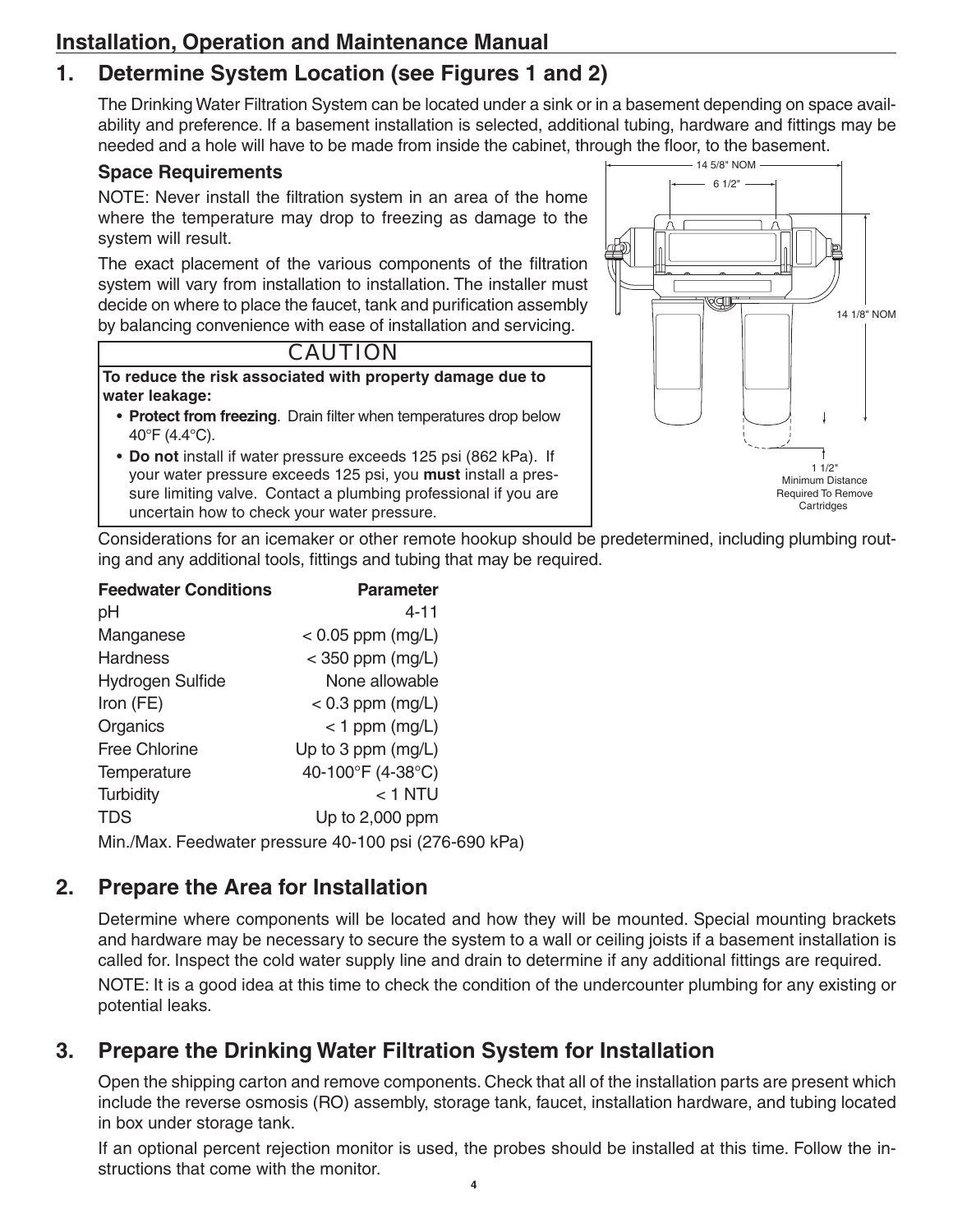# **4. Install the Feed Water Valve and Tubing (see Figure 3)**

The feed water saddle valve is designed for use with 3/8" to 1/2" OD soft copper tubing (plain or chromed) and rigid metal pipe. Do not use with flexible ribbed supply tubing or plastic pipe which require special hardware.

### **Soft Copper Tubing Installations:**

- A) Turn off cold water valve under the sink, or the main water supply valve for the house.
- B) Before installing feed water saddle valve, make sure piercing lance does not protrude beyond rubber gasket. See instructions on bag.
- C) Assemble both halves of feed water saddle valve on copper tubing.
- D) For 3/8" O.D. tubing, use bracket with side projections to prevent distortion of tubing. Use "V" side of bracket for all larger size tubing. Tighten screws evenly and firmly — brackets should be parallel. Do not deform tubing.
- E) To pierce soft copper tube, turn handle to the right until it is firmly seated. The valve is closed in this position.
- F) Turn on main supply valve to pressurize cold water line. Check for leaks. If valve stem leaks, tighten nut/seal with a wrench.
- G) Connect length of orange 1/4" tubing to feed water valve, using brass compression nut, insert and plastic sleeve (refer to Figure 3).

# IMPORTANT NOTES

 • Some state and local plumbing codes may prohibit the use of saddle-type valves and/or drain connections. See page 2 for list of states. Optional feed valve assemblies can be purchased. See page 15 for further information.

### **Rigid Metal Pipe Installations:**

- A) Turn off cold water supply valve and drain the line to prevent spillage.
- B) Drill 3/16" hole at the desired location. To prevent shock hazard, use a battery operated drill.
- C) Turn valve handle to the right to expose piercing lance beyond the rubber gasket no more than 3/16".
- D) Assemble saddle valve on the supply pipe by screwing the two halves together. Use the "V" side of the bracket. Tighten screws evenly and firmly, keeping the two sides of the bracket parallel.
- E) Turn saddle valve handle to the right to close valve. If valve stem leaks, tighten nut/seal around valve stem, with a wrench.
- F) Connect length of 1/4" orange tubing to the feed water valve, using brass compression nut, insert and plastic sleeve (refer to Figure 3).

NOTE: For basement installations, a longer length of orange feed water tubing may have to be used.

# **5. Prefill and Sanitize the Storage Tank**

Prefilling the tank is always recommended so there is pressure to check for leaks and water to flush the carbon filters. Tanks are furnished with a special disinfection capsule which sanitizes the tank when it is filled with water. It is important to use a sanitizer when prefilling tank so the solution can sanitize the tubing, fittings and faucet at the time of installation and startup.

# **AWARNING**

**To reduce the risk associated with eye, skin and respiratory and digestive tract burns from Calcium Hypochlorite during installation:**

- Calcium Hypochlorite (CAS 7778-54-3) granules are used for tank sanitation in this product.
- During installation, do not get in eyes or on skin or clothing. Do not ingest. Wear eye and face protection. **Keep out of reach of children.**
- For further safety information, refer to MSDS documents available at CHEMTREC (1-800-262-8200) or www.3M.com.

A) Place tank on stand.

- B) Remove the soft rubber cap from the tank inlet fitting.
- C) Wrap PTFE tape to the right (clockwise) onto threads.
- D) Pour sanitizer into tank.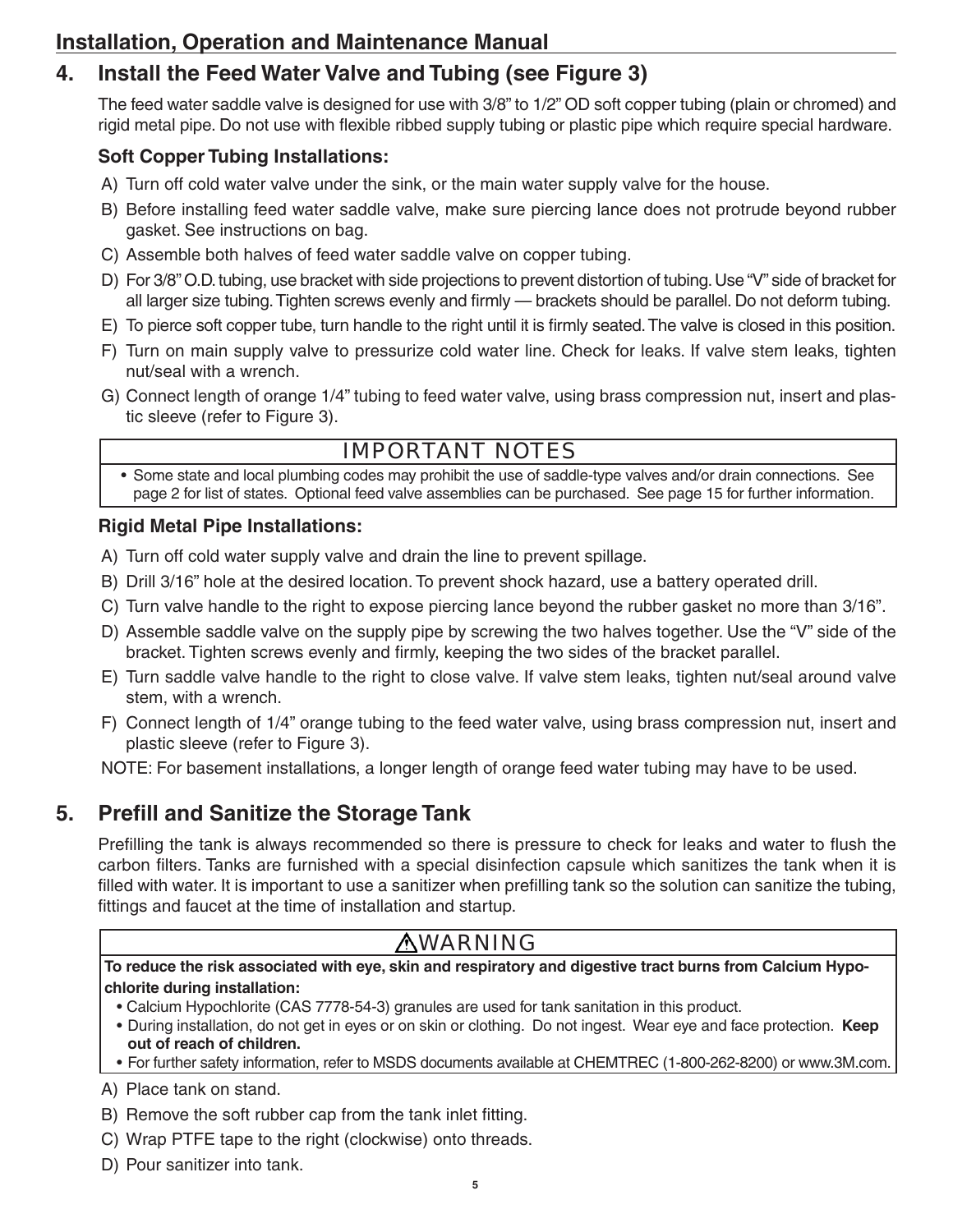# **5.** Prefill and Sanitize the Storage Tank (continued)

- E) Thread ball valve onto tank.
- F) Insert one end of 3/8" yellow tubing into ball valve.
- G) Connect supplied 3/8" x 1/4" adaptor to other end of yellow tubing.
- H) Connect free end of orange feed water tubing to 1/4" side of adaptor.
- I) Open feedwater valve and tank valve and allow tank to fill (about 3 minutes).
- J) To open feedwater valve, turn handle to the left (counterclockwise).
- K) Turn off feedwater valve and tank valve.
- L) Remove orange tubing from adaptor then remove adaptor from yellow tubing. The tubing may need to be cut for removal due to line pressure. Refer to Figure 6.
- M) Set tank aside for at least 15 minutes for disinfection.

# **6. Install the Drain Connection (Figure 4)**

For basement installations, the drain saddle is generally not used. Instead, the RO reject line is routed so that it drains into a laundry sink, floor drain or standpipe through an approved air gap.

### **Undercounter Installations:**

# IMPORTANT NOTES

- Before starting the undercounter installation procedure, inspect the condition of the drain piping, especially in older homes where the traps and tailpieces can be deceptively thin and frail.
- Some state and local plumbing codes may prohibit the use of saddle-type valves and/or drain connections. See page 2 for list of states. Optional feed valve assemblies can be purchased. See page 15 for further information.

The drain saddle assembly is designed to fit around a standard 1 1/2" O.D. drain pipe. For smaller (lavatory type) or larger (ABS pipe) drains, consult your Aqua-Pure® distributor.

NOTE: The drain saddle should always be installed above (before) the trap and on the vertical or horizontal tailpiece. Never install the drain saddle close to the outlet of a garbage disposal or dishwashing drain because plugging of the RO drain line may occur.

- A) Position threaded half of drain saddle at selected location and mark the spot through the opening.
- B) Drill a 1/4" hole at the marked spot through one side of drain tailpiece.
- C) Position both halves of drain saddle on drain pipe so the threaded opening lines up with the hole in the drain pipe.
- D) Use bolts and nuts to clamp drain saddle onto drain pipe. Do not overtighten and make sure that there is equal space between saddle halves on each side. CAUTION: Overtightening could result in a cartridge crack, which may lead to fluid leaking.
- E) Wrap PTFE tap on thread of drain saddle elbow and tighten into drain saddle. Orient elbow in the direction of RO faucet location.

# **7. Install the Faucet**

NOTE: Undercounter installations require a faucet with faucet air gap module. See Figures 1 and 2.

A wide variety of RO faucet mounting situations can be encountered, the most common being stainless steel and ceramic on metal sinks.

The faucet should be positioned so that it empties into the sink and the spout swivels freely for convenience. If the sink already has a hole provided that can accommodate the RO faucet, then no drilling is required and you can proceed to the section on mounting the faucet.

NOTE: Sprayers can be disconnected to provide a suitable hole for the RO faucet. A pipe cap or plug will be required to seal the sprayer connection on the existing faucet.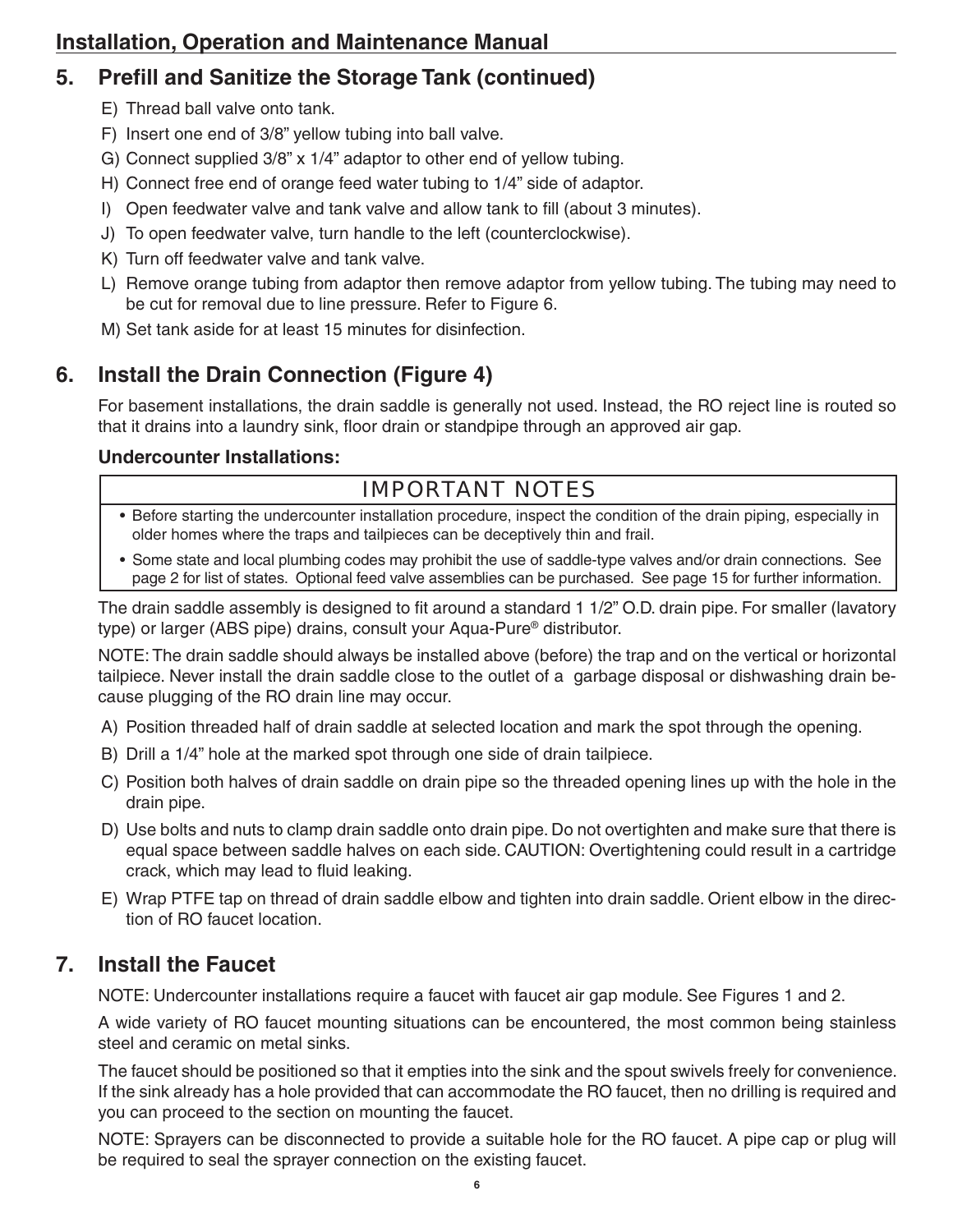# **8. Make the Faucet Mounting Hole**

### IMPORTANT NOTES

• It is mandatory that safety glasses be worn during sink hole drilling operations to prevent eye injury.

Before starting the hole making operation, always check below the sink so that nothing interferes with mounting the faucet such as reinforcing ribs, support brackets or cabinet construction.

### **Stainless Steel Sink, faucet with or without air gap module.**

#### **Recommended Tools:**

- Center punch
- Variable speed drill and high speed drill bits
- Greenlee chassis punch 7/8" hole size (alternate 9/16" size may be used for faucets without air gap module)
- Protective gloves

### **Procedure:**

- A) Center punch a small indent at the desired faucet location.
- B) Slowly drill the required pilot hole for the chassis punch.
- C) Set up the chassis punch per instructions and tighten nut to cut the desired hole size.
- D) Clean up sharp edges with a file if necessary.

### **Porcelain/Enamel/Ceramic on sheet metal or cast iron base; faucet with or without air gap module:**

#### **Recommended Tools:**

- Variable speed drill
- Relton porcelain cutter set 7/8" size (alternate 9/16" porcelain bit may be used for faucets without air gap module)
- Plumbers putty

### **Procedure:**

It is important to understand what is involved in this procedure. First, the glassy layer of porcelain must be penetrated through to the base metal. Second, a center disc of porcelain must be removed while protecting the surrounding porcelain against chipping or fracturing. Third, the base metal must be drilled through to complete the hole.

# IMPORTANT NOTES

- Always operate drill with light pressure at slow speed (300-400 rpm).
- When using a porcelain cutter, it is critical to take the precaution that it is always in a sharpened condition. Dull cutters are known to chip sinks.

A) Mark the center for the 7/8" hole.

- B) Form a shallow putty dam around hole area and fill with enough water to lubricate carbide drill bit.
- C) Carefully drill pilot hole through porcelain/enamel and base metal using carbide type pilot drill.
- D) Insert pilot tip of spring loaded porcelain cutter into pilot hole.
- E) Drill porcelain/enamel using spring loaded porcelain cutter, making certain a complete ring has been cut through the porcelain/enamel to the base metal.
- F) Change to the metal cutter. With slow speed and light pressure, cut away the inner porcelain/enamel disc down to the base metal. Make certain that the cutter does not touch the outer rim of the cut porcelain/enamel. Continue with this bit to cut through metal until sink has been completely penetrated.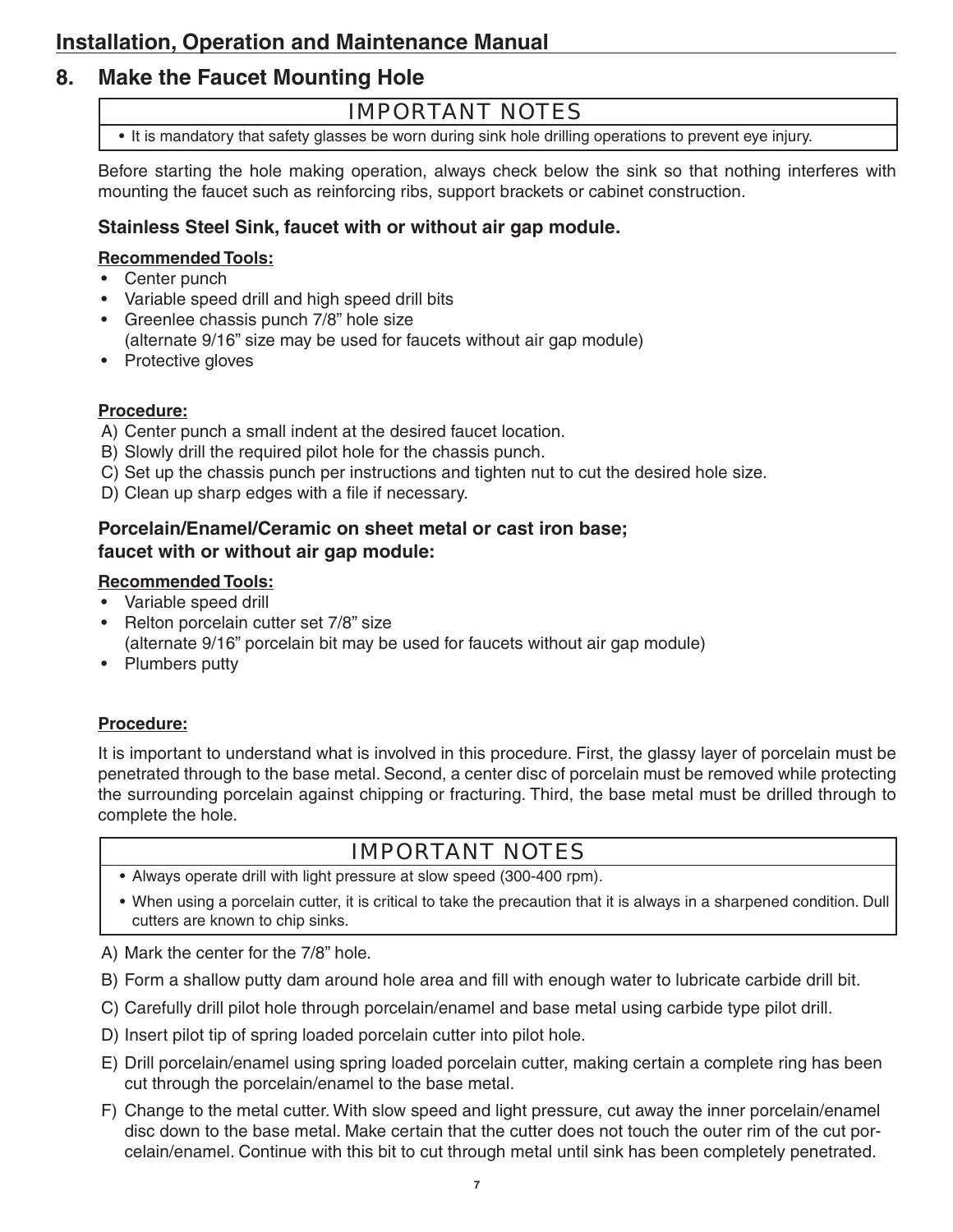# **9. Mount the Faucet (see Figure 5)**

### IMPORTANT NOTES

 • The Uniform Plumbing Code dictates that there must be an air gap between the RO reject line and the waste drain. The faucet air gap module connections can be eliminated only if an air gap is provided elsewhere in the drain line (i.e. basement installations).

### **Installation With Faucet Air Gap Module:**

- A) Familiarize yourself with all components shown in the air gap faucet diagram (Figure 5).
- B) Slide stainless base plate and rubber washer up tube and brass threaded stem of faucet.
- C) Connect length of standard green 1/4" tubing to smaller barb on air gap faucet. Push on firmly until it seats.
- D) Connect length of black 3/8" tubing to larger barb on air gap faucet.
- E) Feed both the green and black tubing and threaded nipple through sink/counter mounting hole and orient the faucet.
- F) From below sink/counter, assemble the white spacer (open end up, open side toward air gap), flat washer and hex nut on threaded nipple and tighten by hand.
- G) Back off on hex nut just enough to slide slotted washer between white spacer and underside of sink/ counter (with open side of slotted washer closest to air gap tubes.)
- H) After rechecking faucet orientation, tighten hex nut (9/16" wrench) until faucet feels secure.
- I) From above the sink, make any minor orientation corrections by turning the faucet with a padded adjustable wrench. NOTE: Flats on chrome faucet may be used for tightening with an adjustable wrench. Use care not to mark chrome finish.

# **10. Make Initial Faucet Tubing Connections (see Figure 1)**

- A) The orange 1/4" tubing should have already been connected to the feedwater valve with 1/4" brass compression nut, insert and plastic sleeve.
- B) Connect the  $3/8$ " x  $1/4$ " adapter that was used to fill tank to the  $1/4$ " blue faucet tube.
- C) Route black 3/8" tubing from faucet air gap module to drain saddle so that it slopes continuously downward without loops or low spots. Cut to proper length and connect to drain elbow by pushing tubing into fitting. Refer to Figure 6. If basement installation, route standard green 1/4" tubing from an appropriate drain connection (e.g. laundry sink, floor drain, stand pipe) to intended location of filtration assembly. An air gap must be installed between outlet and drain connection.

# CAUTION

### **To reduce the risk associated with property damage due to water leakage:**

- **Ensure** all tubing and fittings are secure and free of leaks.
- Installation and Use **MUST** comply with all state and local plumbing codes.
- **Do not** install if water pressure exceeds 125 psi (862 kPa). If your water pressure exceeds 125 psi, you **must** install a pressure limiting valve. Contact a plumbing professional if you are uncertain how to check your water pressure.
- Do not use a torch or other high temperature sources near filter or plastic fittings.
- Mount filter in such a position as to prevent it from being struck by other items used in the area of installation (waste baskets, etc).
- Shut off inlet water supply and depressurize system as shown in manual when changing cartridges or servicing.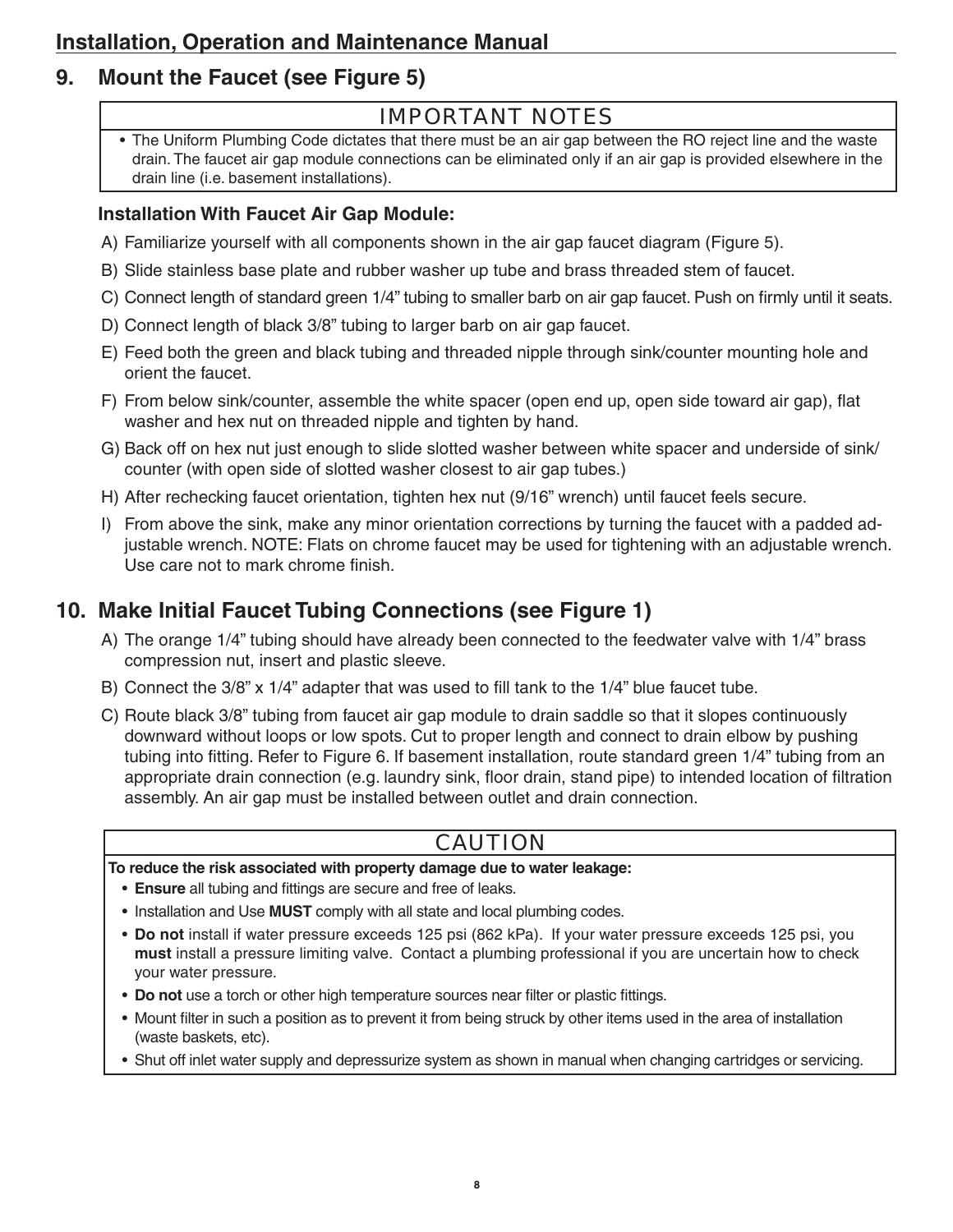# **11. Install the Purification Assembly and Storage Tank**

## **AWARNING**

**To reduce the risk associated with a hazardous voltage due to an installer drilling through existing electric wiring or water pipes in the area of installation:**

 • **Do not** install near electric wiring or piping which may be in the path of a drilling tool when selecting the position to mount the filter bracket.

### **Undercounter Installation:**

The RO assembly is usually mounted to the right or left sink cabinet sidewall, taking into consideration the space available and the tank location. Generally, the tank is placed in the rear of the sink cabinet while the purification assembly is positioned toward the front for better accessibility.

To mount the RO assembly, elevate it at least 2" off the cabinet floor (with cartridges installed) and, while keeping level, mark the location of the mounting holes on the cabinet sidewall. Make small pilot holes with an awl or drill and screw in the two mounting screws, leaving just enough protruding to allow bracket mounting slots to slide over them.

NOTE: If the cabinet sidewalls are not of solid construction, the RO assembly can be set on the cabinet floor and held against the sidewall with the mounting screws. However, the RO assembly will then need to be lifted from the mounting screws in order to remove filter cartridges.

The tank can be oriented either vertically or horizontally. It is generally placed to the rear of the cabinet but can be set in the from center (between the sink basins) for ease of access if space permits.

### **Basement Installation:**

The RO assembly is generally mounted to the basement wall (using wall anchors) or to wood ceiling supports. To mount the RO assembly, keep bracket level and mark the location of the mounting holes. Install wall anchors and/or mounting screws as required. Leave screw heads protruding to allow bracket mounting slots to slide over them.

The tank may be oriented either vertically or horizontally and can be placed on a shelf, on the floor, or suspended from the ceiling supports using sturdy brackets.

An effort should be made to minimize the distance between the tank and RO assembly to help assure an adequate flow rate to the faucet.

# **12. Make Final Tubing Connections (see Figure 1)**

With all of the components in place, the final tubing connections can be made. When routing tubing between components, several guidelines should be observed.

Tubing runs should generally follow the contour of the cabinets rather than interfere with the cabinet storage area. Strive for neatness and an orderly tubing "flow" using fasteners (e.g. insulated staples) to secure the tubing. Arrange the tubing so there are no sharp bends and leave some "play" in the tubing for ease of servicing, then cut tubing to desired length.

Try to keep the tubing form the RO assembly to the tank and faucet as short as practical for good flow.

### **Undersink Installation:**

- A) Connect orange 1/4" tubing from feedwater valve to "Feed" connection on RO assembly.
- B) Connect one end of blue 3/8" tubing to faucet adapter and the other end to the "faucet" connection on the RO assembly.
- C) Connect yellow 3/8" tubing from storage tank to the tee on the RO assembly.
- D) Route special red "SFC" tube from RO assembly module (factory made connection) toward faucet. Do not cut this special SFC tube. Its length is important to maintain proper efficiency and performance.
- E) Remove white plug from coupling fitting on end of red SFC tube. Connect SFC tube to one end of 1/4"  $x$  1/4" coupling fitting.
- F) Connect the green  $1/4$ " tubing from faucet air gap to  $1/4$ " coupling fitting on the end of SFC tube (See Figure 5).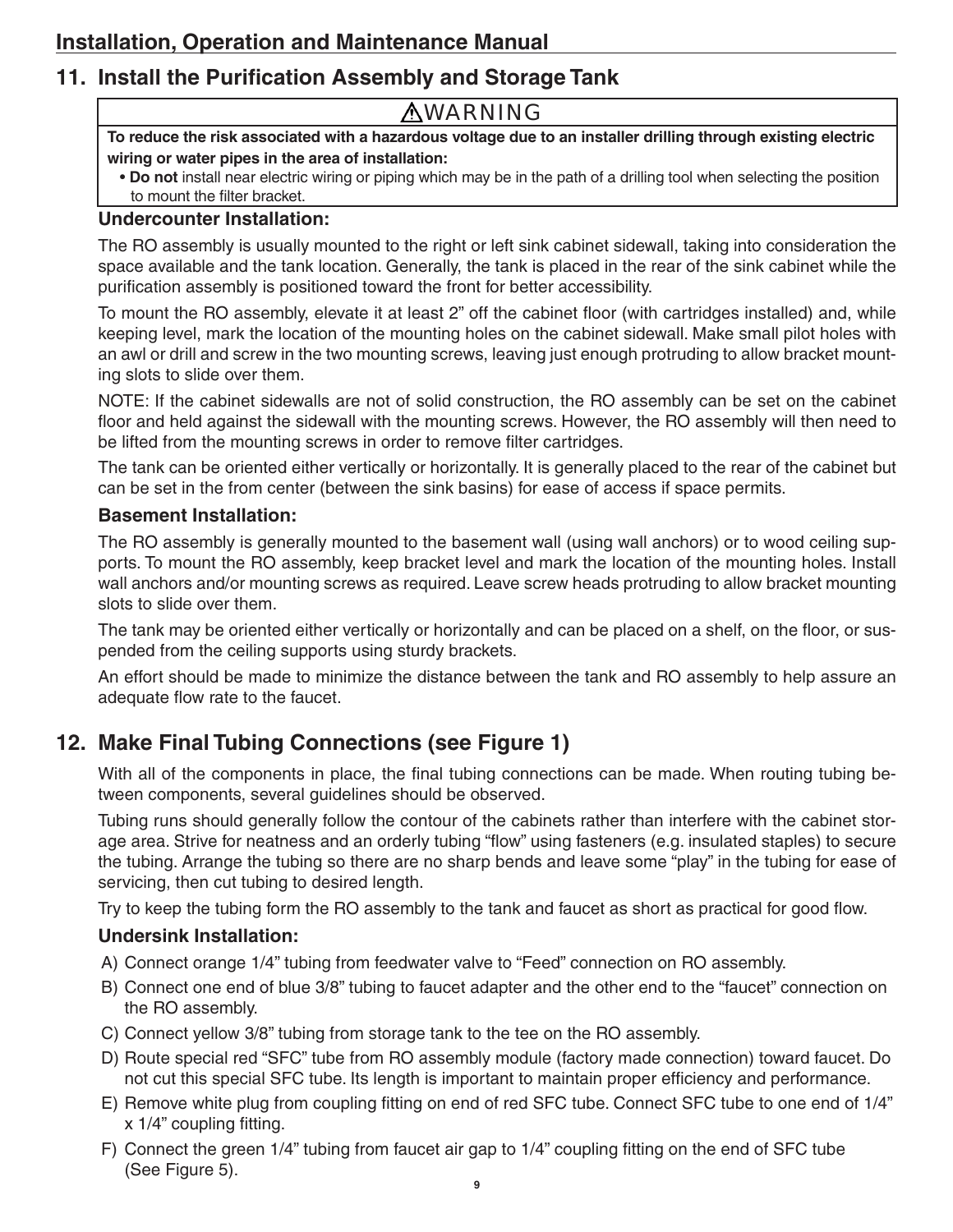# **13. Install Icemaker Hookup (optional)**

The RO drinking water filtration system can be connected to any standard refrigerator icemaker or icemaker/water dispenser. It should never be connected to a commercial type bar icemaker.

Hooking up an icemaker involves connecting a tee with shutoff valve into the blue 3/8" faucet tubing and routing tubing over to the refrigerator. Hooking up to existing copper tubing is generally not recommended. If copper tubing must be used, then installation of a small in-line carbon filter at the refrigerator connection is recommended.

### CAUTION

**To reduce the risk associated with property damage due to water leakage:**

• **Ensure** all tubing and fittings are secure and free of leaks.

Before turning off the existing tap water supply to the refrigerator icemaker, always shut off the icemaker first (usually by lifting the lever arm above the bin to the uppermost position). The icemaker should only be turned on again after the RO system has been drained several times and the tank has a full supply of water.

# IMPORTANT NOTES

 • Before any service is performed on the RO system, always turn off the icemaker valve and the icemaker unit. Only turn on when the system is operating and the tank is full.

NOTE: High capacity residential refrigeration icemakers (e.g. Subzero) may require a minimum pressure of 20 psi (138 kPa). In some instances, this unit will not provide 20 psi (138 kPa) or greater pressure. In that case, a second storage tank will be required. Please call technical services for installation advice.

# **14. Install Filter Cartridges**

A) Remove new filter cartridges from the box.

- B) Using tap water (or food grade silicone lubricant or glycerin), wet the o-ring seals to make insertion easier.
- C) Line up the cartridge ears, insert cartridge and push into the head until fully seated. Twist the cartridge 1/4 turn to the right (clockwise) to lock into place.

# **15. Start Up The System**

A) Double check that all connections are secure.

- B) Turn on feedwater saddle valve and check for leaks. If any leaks are noted, turn off valve and correct before proceeding. NOTE: If a leak occurs at a "Push-In" fitting, refer to Figure 6.
- C) Lift faucet handle and allow tank to drain completely of sanitizing solution. Do not use this water. When tank is empty, the faucet will steadily drip. This is the rate water is processed by the RO system. Approximately 2-3 drops per second.
- D) Close faucet. Wait at least 4 hours and drain tank again. The water should be discarded as it may contain some disinfectant solution.
- E) The system should be ready to use as soon as the tank refills. If any objectionable taste is noticed after the second tank draining, wait and drain tank the following day. Only when the tank is full should an icemaker be turned on if one is connected to the system.

# **AWARNING**

**To reduce the risk associated with ingestion of water contaminated with Calcium Hypochlorite sanitizer:** • After installation, sanitizer must be flushed from the system before first use as directed within the installation instructions.

NOTE: When the system is first turned on, water may intermittently "spurt" from the air gap module. This is perfectly normal and is caused by air trapped in the system. This will usually disappear within a short time.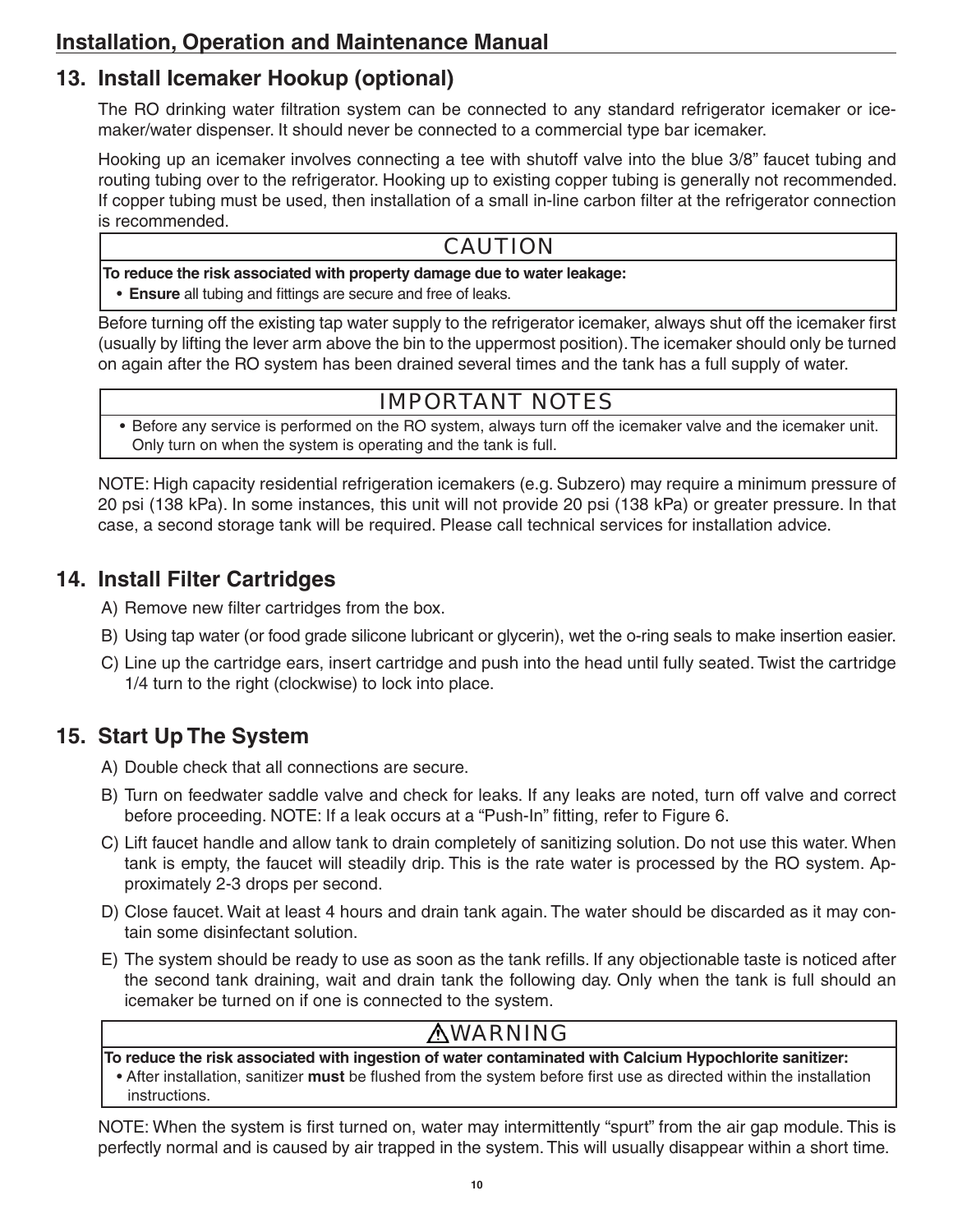# **16. Installation Troubleshooting**

### **Problem:**

Water leaks from opening in air gap module.

### **Causes:**

- A) Drain line blocked or drain not drilled through completely.
- B) Air lock in air gap outlet.
- C) Drain line has loop or is not vertical enough.

### **Solutions:**

- A) Check that drain line is clear of obstructions and remove drain saddle fitting to verify that the hole is drilled through completely.
- B) Blow air into air gap outlet using short length of tubing.
- C) Shorten tubing so that run is as vertical as possible.

### **Problem:**

Noise in drain ("gurgling" or "dripping" sound)

### **Cause:**

Reject water dripping into standing water in the drain trap.

### **Solutions:**

- A) Make sure the 3/8" black tubing from faucet air gap module slopes continuously downward to drain saddle without loops or low spots.
- B) Angle drain piping so reject water runs down side of drainpipe.
- C) Change location of drain saddle to horizontal drain pipe or alternate vertical drain pipe farther from the trap. Properly plug original hole. CAUTION: Make sure drain saddle is always installed above (before) the trap.

### **Problem:**

System is not producing water.

### **Cause:**

A) Need a minimum of 40 psi (276 kPa) incoming water pressure.

B) Too little or no reject water.

C) Incorrect tank pressure.

### **Solutions:**

- A) Increase pressure by adding pressure pump.
- B) Disconnect special SFC reject tubing from faucet air gap inlet tubing and check reject flow rate which should be approximately 175 ml/min.
- C) Empty water from tank. Lift tank to verify that it is empty. Adjust pressure to 5-7 psi (34-48 kPa).

### **Problem:**

System is not producing enough water.

### **Cause:**

Incorrect tank pressure.

### **Solutions:**

Empty water from tank. Lift tank to verify that it is empty. Adjust pressure to 5-7 psi (34-48 kPa).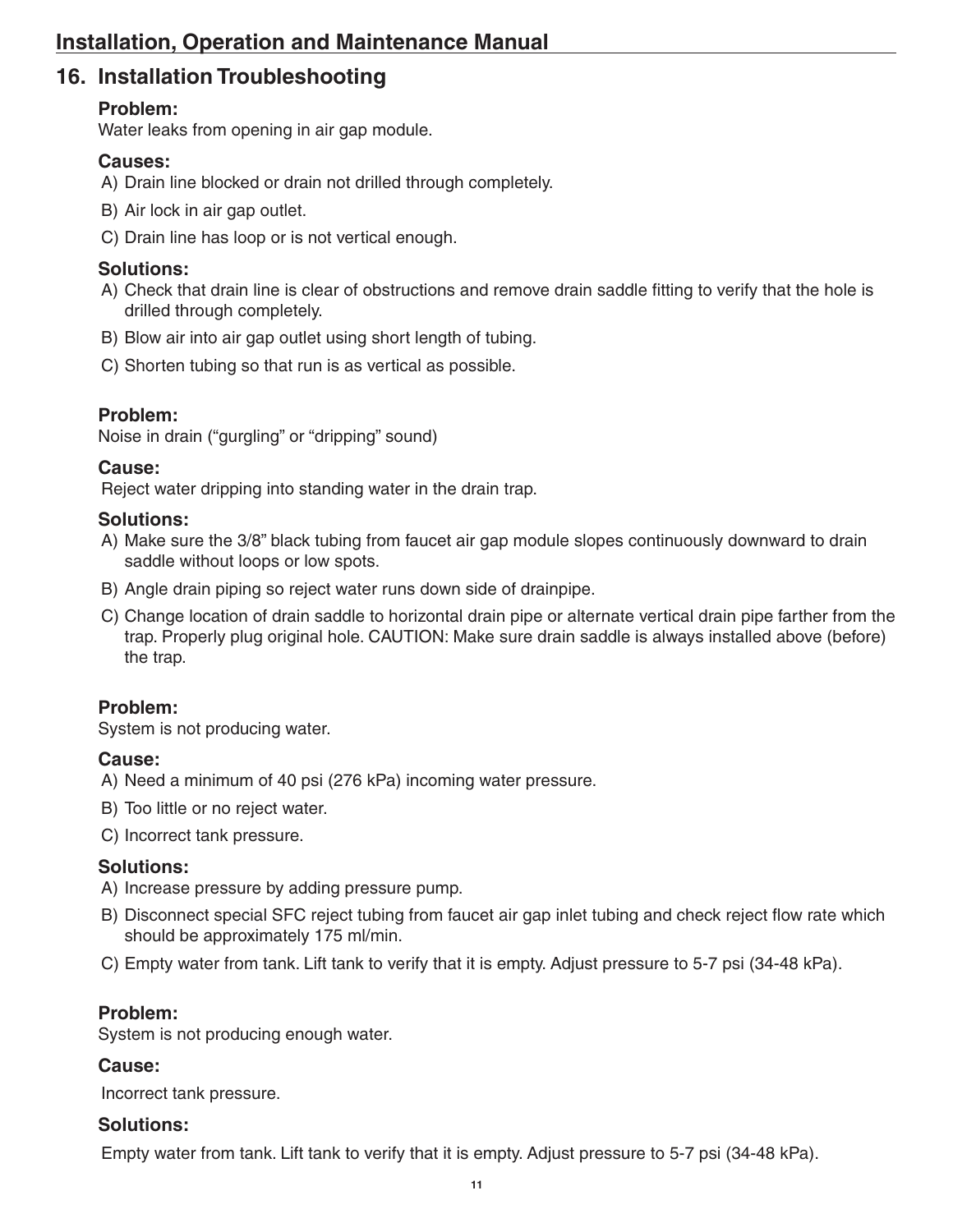### **17. Maintenance**

Reverse Osmosis drinking water filtration systems contain treatment components that are critical for effective reduction of Total Dissolved Solids as well as inorganic chemical contaminants. We strongly recommend that the user test the water periodically (every six months minimum) to verify that the system is performing satisfactorily. A Percent Rejection (PR) Water Quality Monitor is available to provide the user with a means to test the water at any time. Routine maintenance is necessary in the form of prefilter, postfilter and membrane replacement.

### **Replacing Filter Cartridges**

The life of filter cartridges generally depends on local water conditions (i.e., dirt, rust and/or chlorine levels) and by the length of service.

### CAUTION

**To reduce the risk associated with property damage due to water leakage:**

• The disposable filter cartridge **must** be replaced every six months or at the specified service cycle.

#### **When to Replace Filters**

#### A) Every six months, or at the specified service cycle.

- B) A noticeable decrease in water production is an indication that the filters require changing.
- C) A decrease in water quality would be an indication.

### **How to Replace Prefilter and Postfilter Cartridges**

- A) Shut off feedwater saddle valve and tank valve. Open faucet to relieve pressure then close. Wait approximately 10 seconds for the water pressure to depressurize.
- B) Twist the filter cartridge 1/4 turn to the left (counterclockwise) so that the ears on the cartridge are able to disengage from the head. Then pull cartridge from the head. (It may be necessary to twist the cartridge slightly from side to side to help free it.)
- C) Remove new filter cartridges and the sanitary sealed wrapper from the box. Double check to see that it is the correct replacement filter cartridge by comparing the labels.
- D) Using tap water (or food grade silicone lubricant or glycerin), wet the o-ring seals to make insertion easier.
- E) Line up the cartridge ears, insert cartridge and push into the head until fully seated. Twist the cartridge 1/4 turn to the right (clockwise) to lock in place.
- F) Turn on the feedwater and storage tank. Carefully check for leaks.
- G) Open faucet and drain tank.

### **Replacing RO Membrane Module**

The life of the RO membrane depends on local water chemistry and proper maintenance, e.g., regular filter changes. Under typical conditions, the RO membrane life ranges from eighteen (18) months to three (3) years because of its self cleaning feature.

The RO membrane should be replaced as determined by an optional percent rejection (PR) monitor. The monitor is factory preset so that a green light will be displayed when the water quality is good, and a red or yellow light indicates that replacement may be necessary. If a red or yellow light is displayed, the faucet should be opened and the storage tank drained. After it has refilled, check the system again. If a red or yellow light is still displayed, the membrane should be replaced.

#### **Recommended service life of the RO membrane is 36 months, maximum.**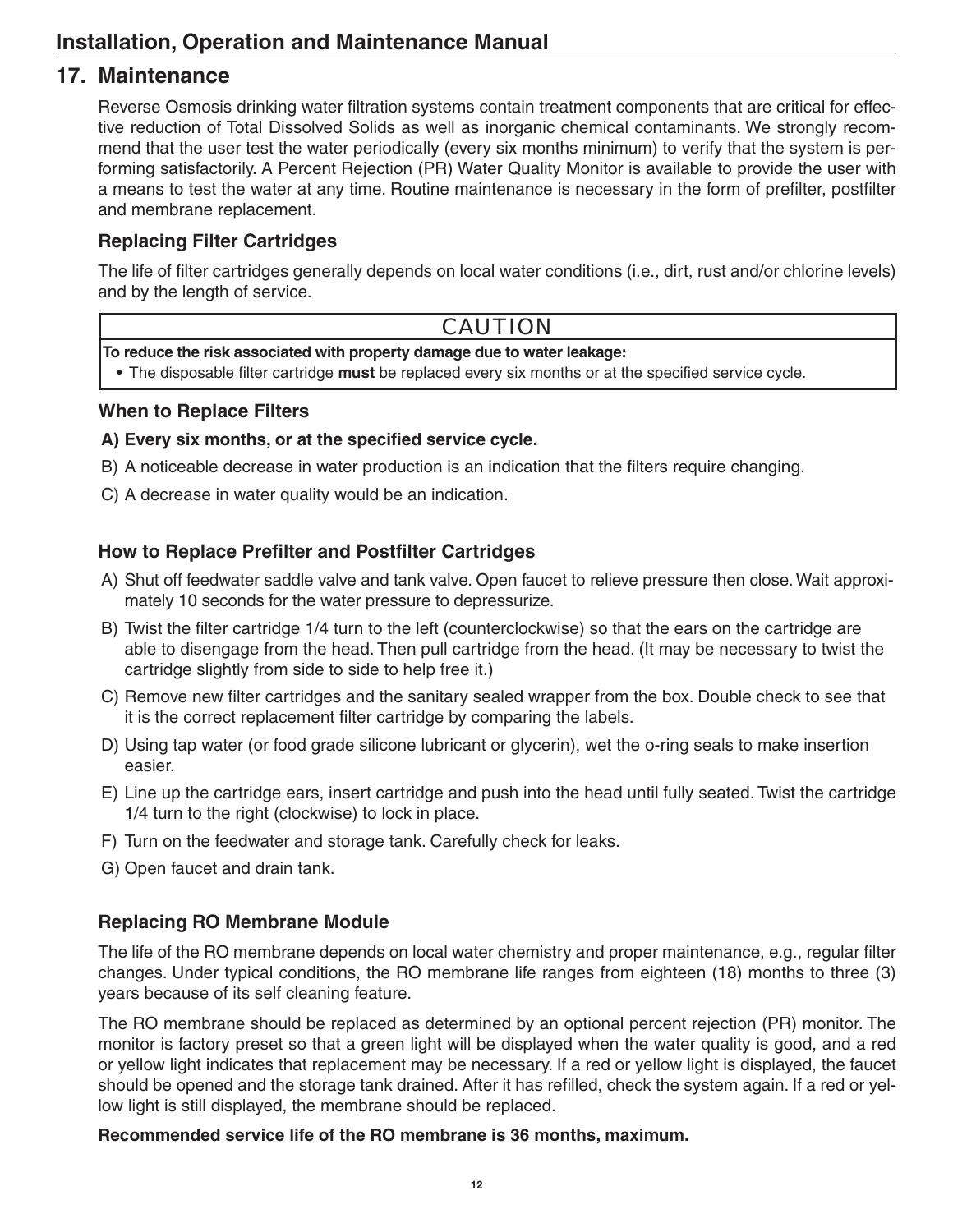### **How to Replace the Membrane Module**

Replacement of the RO module generally requires: New replacement membrane module of the same type and performance and supplies for sanitizing.

- A) Open faucet, shut off tank and turn off feedwater. Wait five minutes for RO assembly to completely depressurize.
- B) Disconnect tubing from all three connections on membrane module (refer to Figure 6). Please note the tube color and respective fitting for re-connection.
- C) Remove RO membrane module from clips and discard.
- D) Position replacement module above clips and push into place. If necessary, rotate module so fittings are aligned with respective tubing.
- E) Insert each tubing end into respective "Push In" connector as far as it will go. Refer to Figure 6. Please note that the blue tubes attach to center fittings on module.
- F) Follow the sanitizing and start up procedures for the storage tank and purification assembly outlined in the next section.

### **Sanitizing The RO Filtration System**

For the highest quality water from your Aqua-Pure® RO drinking water filtration system, it is important to routinely sanitize both the storage tank and the RO assembly.

### IMPORTANT NOTES

 • The sanitizing procedures are intended to be part of a routine maintenance program only and not designed to sanitize systems that have become highly contaminated from misuse.

When to Sanitize the Storage Tank

- A) Upon start-up as described in Section 5 of the Installation Manual. NOTE: Standard Aqua-Pure RO storage tanks need a special sanitizing agent which is activated when the storage tank is initially filled. (See Section 5 in the Installation Manual.)
- B) After any servicing or routine maintenance which involves the prefilter(s) or membrane.
- C) After any extended period of non-use (over 30 days) unless cartridges are stored in a sealed plastic bag in a refrigerator.

Refer to Section 5 Steps D through K to Sanitize Storage Tank.

### **How to Sanitize the RO Assembly**

Sanitizing the RO Assembly generally requires:

- New pre and post cartridge
- Common household bleach (5.25% NON-scented)
- Standard eyedropper or equivalent
- A) Shut off feedwater valve and tank ball valve.
- B) Follow instruction of changing prefilter.
- C) Before attaching new cartridge(s), use eye dropper to inject one teaspoonful (approximately 5 ml) of household bleach into the center of each filter cartridge.
- D) Turn on feedwater valve and tank ball valve.
- E) Open faucet to allow tank to drain.
- F) Close faucet valve and allow system to run for at least one hour.
- G) Drain tank and discard water. NOTE: If any objectionable taste is noticed, drain tank again and allow to refill.
- H) Allow the system to run into the sink for the remainder of 24 hours to flush the membrane.
- I) Close faucet. The filtration system should be ready to use as soon as the tank refills.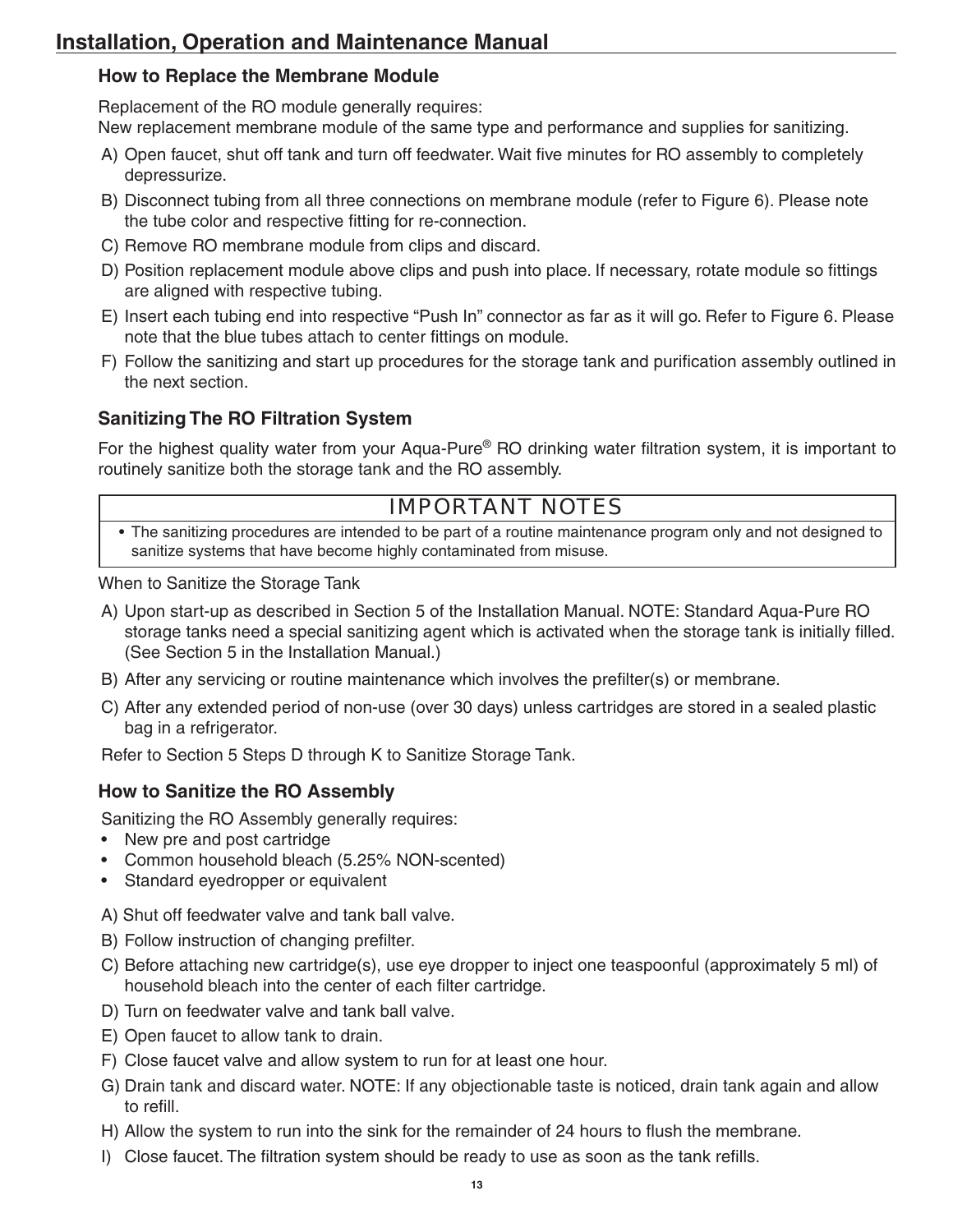### **Long Term Non-Use**

If the RO filtration system is left unused for long periods (>30 days), follow this procedure:

- A) Open faucet to drain tank and turn off feedwater valve. Wait five minutes for RO assembly to depressurize.
- B) Remove all cartridges. Turn cartridges upside down in sink or container to drain out as much water as possible.
- C) Place cartridges in a plastic bag with air tight seal and store in refrigerator. Cartridges must not be allowed to freeze or permanent damabe may occur.
- D) When RO filtration system is ready to be put into service, reinstall cartridges in the RO assembly heads and sanitize storage tank as described in Section 4. The RO assembly can also be sanitized at this time, if desired.
- E) Follow start up procedure outlined in Section 4.

### **18. Parts List**



| Item No. | <b>Description</b>            | Part No.  |
|----------|-------------------------------|-----------|
|          | <b>RO</b> Module              | 56084-01  |
|          | <b>Replacement Cartridges</b> | 55981-01  |
|          | <b>Shut Off Valve</b>         | 60-90119  |
| 4        | <b>SFC Tubing</b>             | 52-318212 |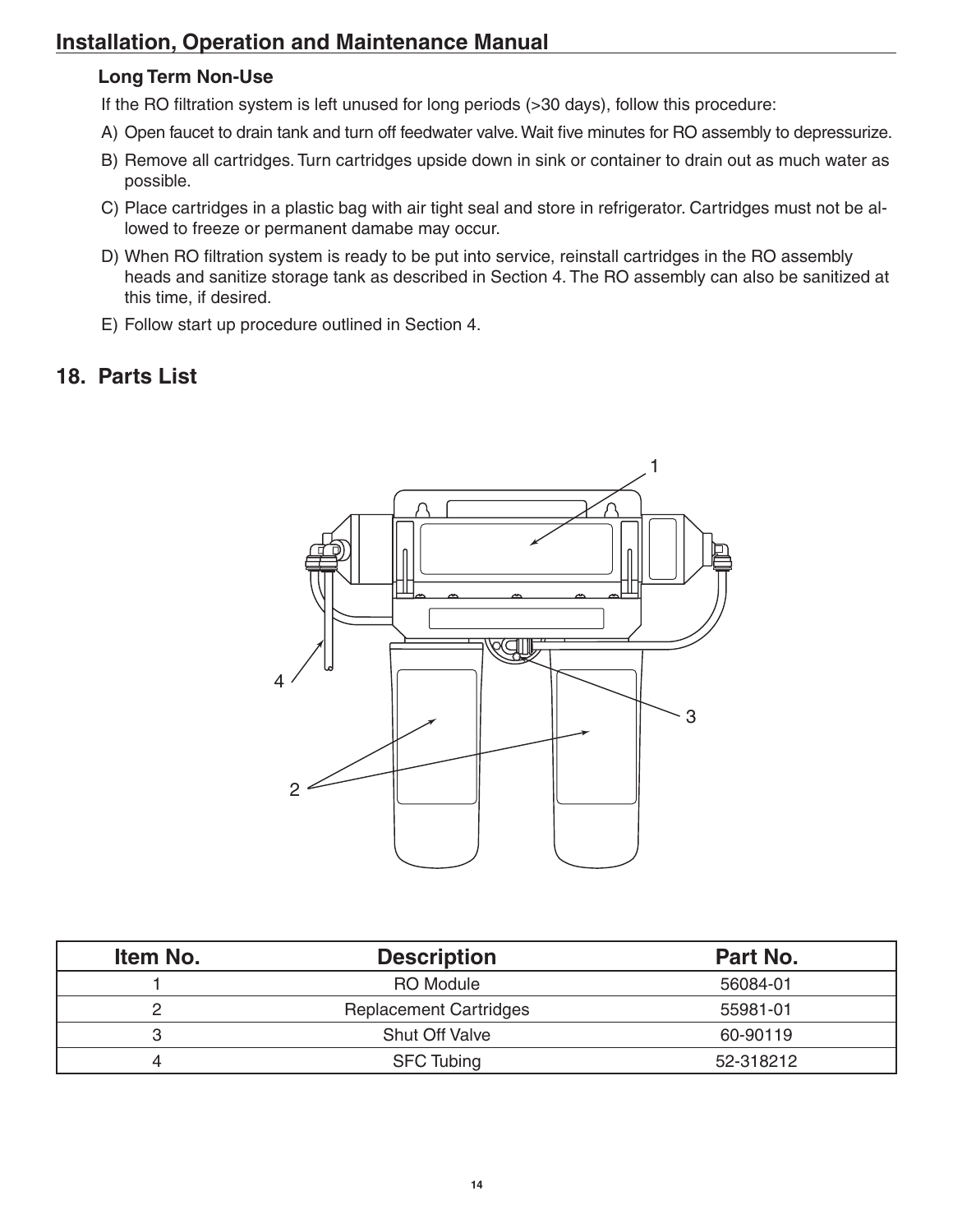# **General Undercounter Installation Schematic (Figure 1)**



# **General Basement Installation Schematic (Figure 2)**



# **Feedwater Valve Installation (Figure 3)**



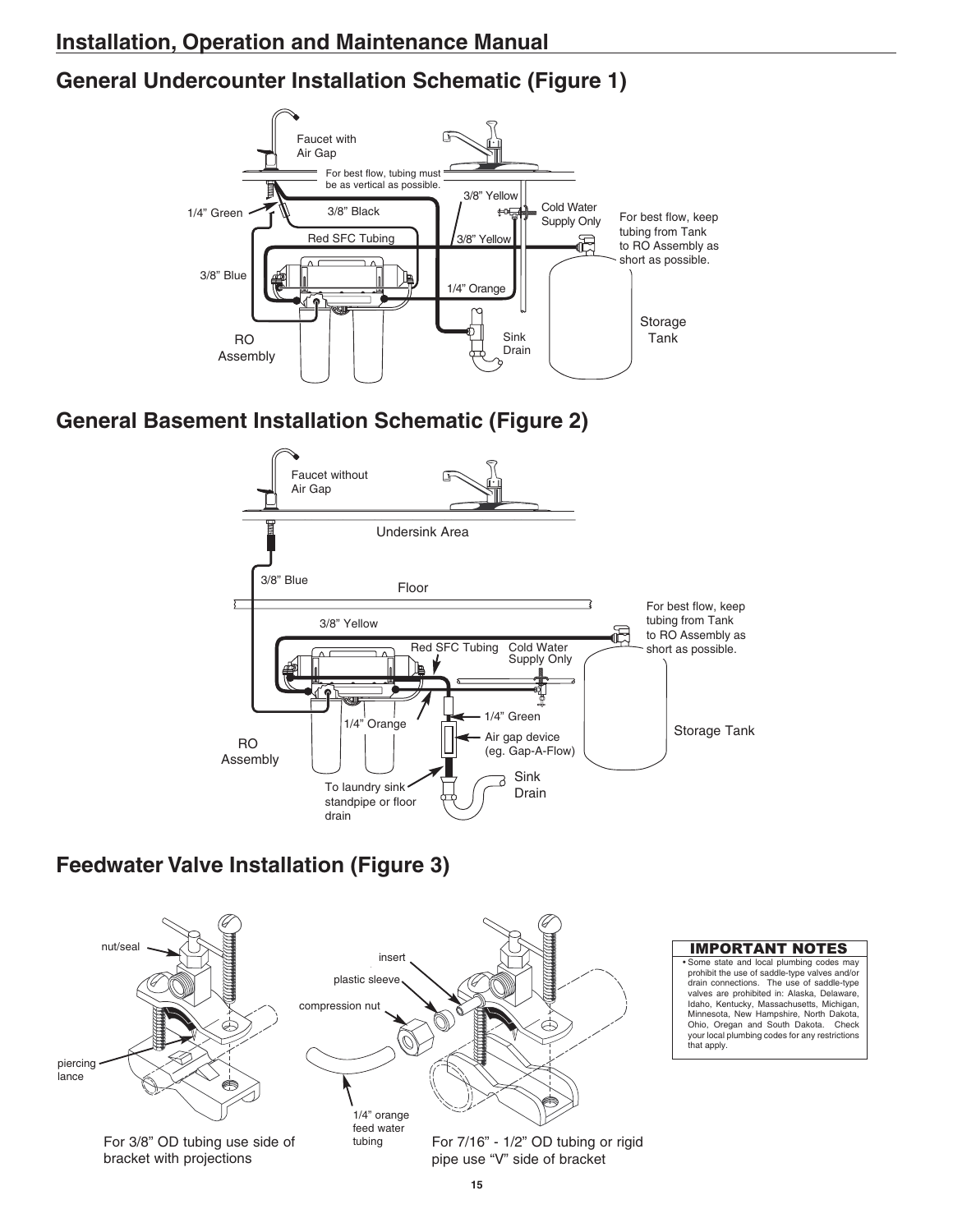



hit backstop. Pull tube to ensure it is secured.

# CAUTION

#### **To reduce the risk associated with property damage due to water leakage:**

- **Ensure** all tubing and fittings are secure and free of leaks.
- **Do not** install unit if collet is missing. Contact CUNO if collets are missing from any fittings.

This product is equipped with user-friendly "Push In" connectors. Proper use of the connectors is shown in the diagrams. It is most important that the tubing selected for use with the connectors be of high quality, exact size and roundness, and with no surgace nicks or scratches. If it is necessary to cut the tubing, use a plastic tubing cutter or sharp razor knife. Make a clean square cut. Should a leak occur at a Push In connector, the cause is usually defective tubing.

4. Reattach tubing. 6. Confirm connection is leak-free.

To fix: 1. Relieve pressure. 2. Release tubing. 3. Cut off at least 1/4" from end.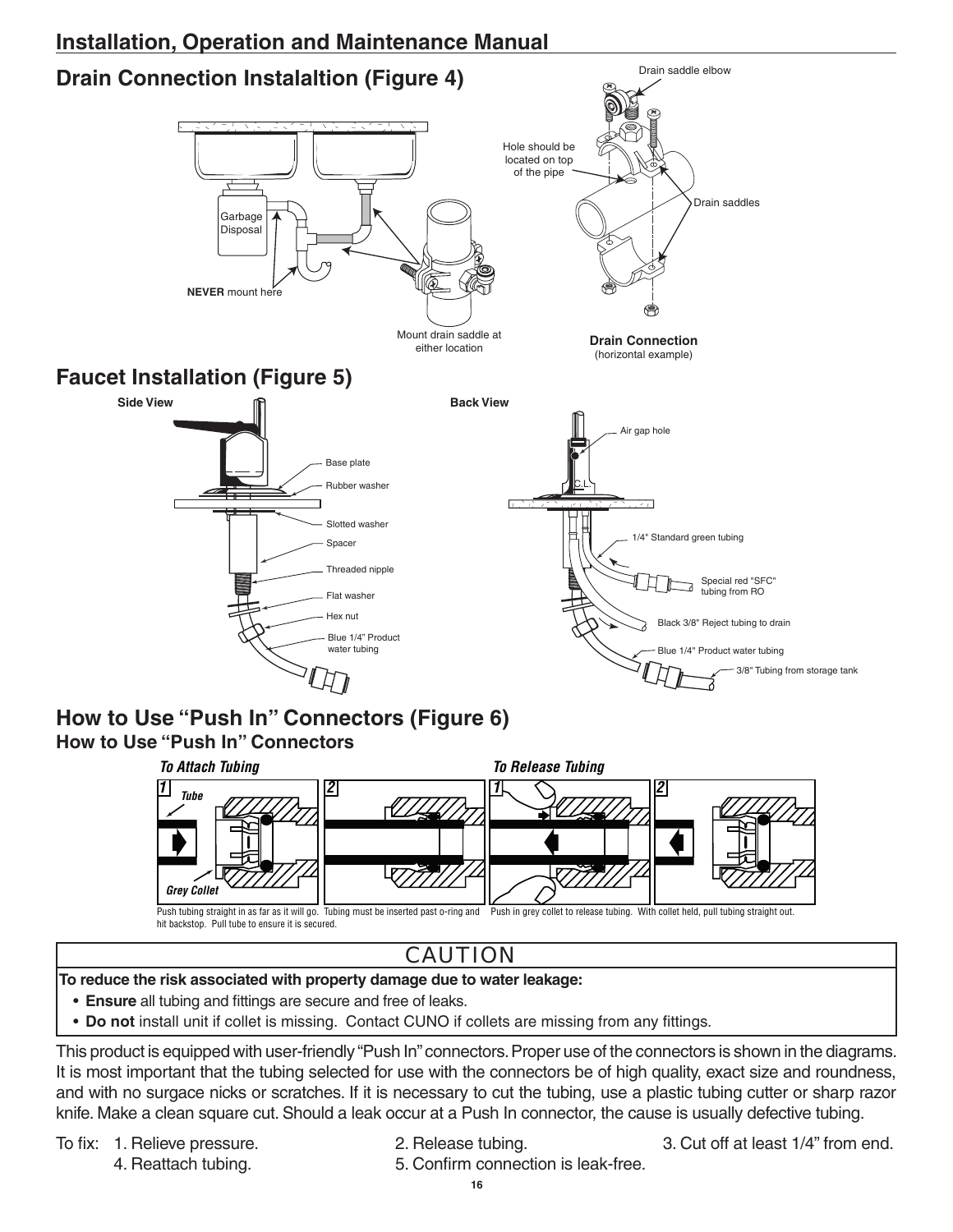**NOTES:**